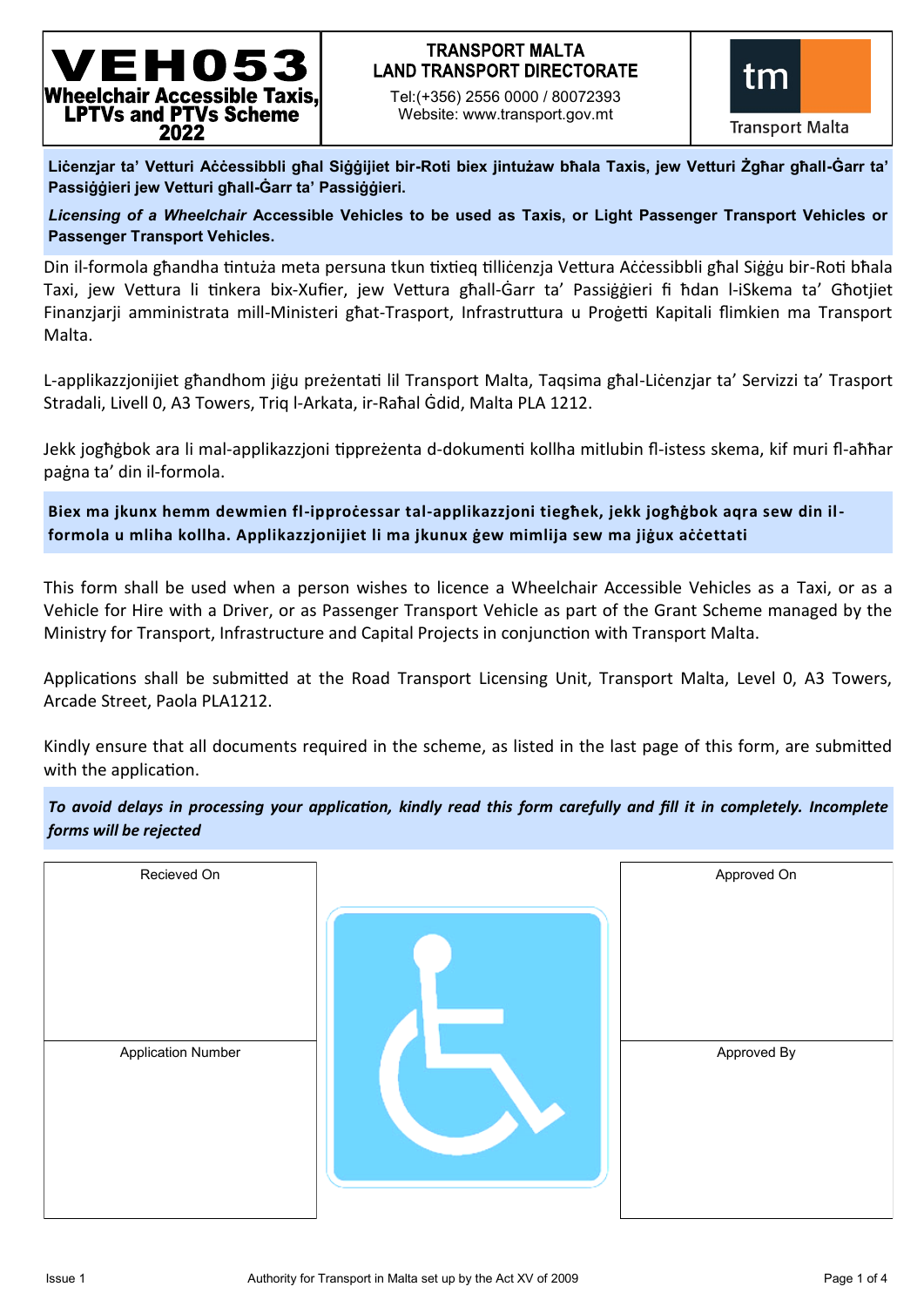## **TAQSIMA A: Kif se tkun illiċenzjata il-Vettura Aċċessibbli għal Siġġu bir-Roti** *SECTION A: How will the Wheelchair Accessible Vehicle be licensed*

Numru tal-Liċenzja ta' Taxi: *Taxi Licence Number:*

Numru tal-Liċenzja ta' Garaxx għas-Servizz Pubbliku: *Public Service Garage Licence Number:*

Numru tal-Liċenzja ta' Operatur għal Ġarr ta` Passiġġieri: *Passenger Transport Operator's Licence Number:*

# **TAQSIMA B: Dettalji ta' Applikant**

|  | $T A X _1$ |  |  |  |
|--|------------|--|--|--|
|  |            |  |  |  |

| <b>INGUIVING</b> . Dettaiji ta Applikalit<br><b>SECTION B: Details of Applicant</b>                                                           |  |  |  |  |  |  |  |  |  |  |  |  |  |  |  |  |
|-----------------------------------------------------------------------------------------------------------------------------------------------|--|--|--|--|--|--|--|--|--|--|--|--|--|--|--|--|
| Isem Name                                                                                                                                     |  |  |  |  |  |  |  |  |  |  |  |  |  |  |  |  |
| Kunjom Surname                                                                                                                                |  |  |  |  |  |  |  |  |  |  |  |  |  |  |  |  |
| Numru tal-Karta tal-Identità<br><b>Identity Card Number</b>                                                                                   |  |  |  |  |  |  |  |  |  |  |  |  |  |  |  |  |
| Isem il-Kumpanija jew Socjetà bi Shubija Name of Registered Company or Partnership<br>Fejn Applikabbli<br>Where applicable                    |  |  |  |  |  |  |  |  |  |  |  |  |  |  |  |  |
| Nru tar-Registrazzjoni tal-Kumpanija jew Socjetà bi Shubija Company's or Partnership Registration No.<br>Fejn Applikabbli<br>Where applicable |  |  |  |  |  |  |  |  |  |  |  |  |  |  |  |  |
| Isem u/jew numru tad-dar<br>House Name and/or Number                                                                                          |  |  |  |  |  |  |  |  |  |  |  |  |  |  |  |  |
| Triq Street                                                                                                                                   |  |  |  |  |  |  |  |  |  |  |  |  |  |  |  |  |
| Lokalità Locality                                                                                                                             |  |  |  |  |  |  |  |  |  |  |  |  |  |  |  |  |
| Kodići Postali Postcode                                                                                                                       |  |  |  |  |  |  |  |  |  |  |  |  |  |  |  |  |
| Indirizz tal-email Email address                                                                                                              |  |  |  |  |  |  |  |  |  |  |  |  |  |  |  |  |
| Numru tat-Telefown Telephone no.                                                                                                              |  |  |  |  |  |  |  |  |  |  |  |  |  |  |  |  |
| Numru tal-Mowbajl Mobile no.                                                                                                                  |  |  |  |  |  |  |  |  |  |  |  |  |  |  |  |  |
| Isem tal-Bank<br><b>Bank Name</b>                                                                                                             |  |  |  |  |  |  |  |  |  |  |  |  |  |  |  |  |
| Nru. tal-IBAN<br><b>IBAN Number</b>                                                                                                           |  |  |  |  |  |  |  |  |  |  |  |  |  |  |  |  |
|                                                                                                                                               |  |  |  |  |  |  |  |  |  |  |  |  |  |  |  |  |

| Swift Code |  |  |  |  |  |  |  |  |
|------------|--|--|--|--|--|--|--|--|
| Swift Code |  |  |  |  |  |  |  |  |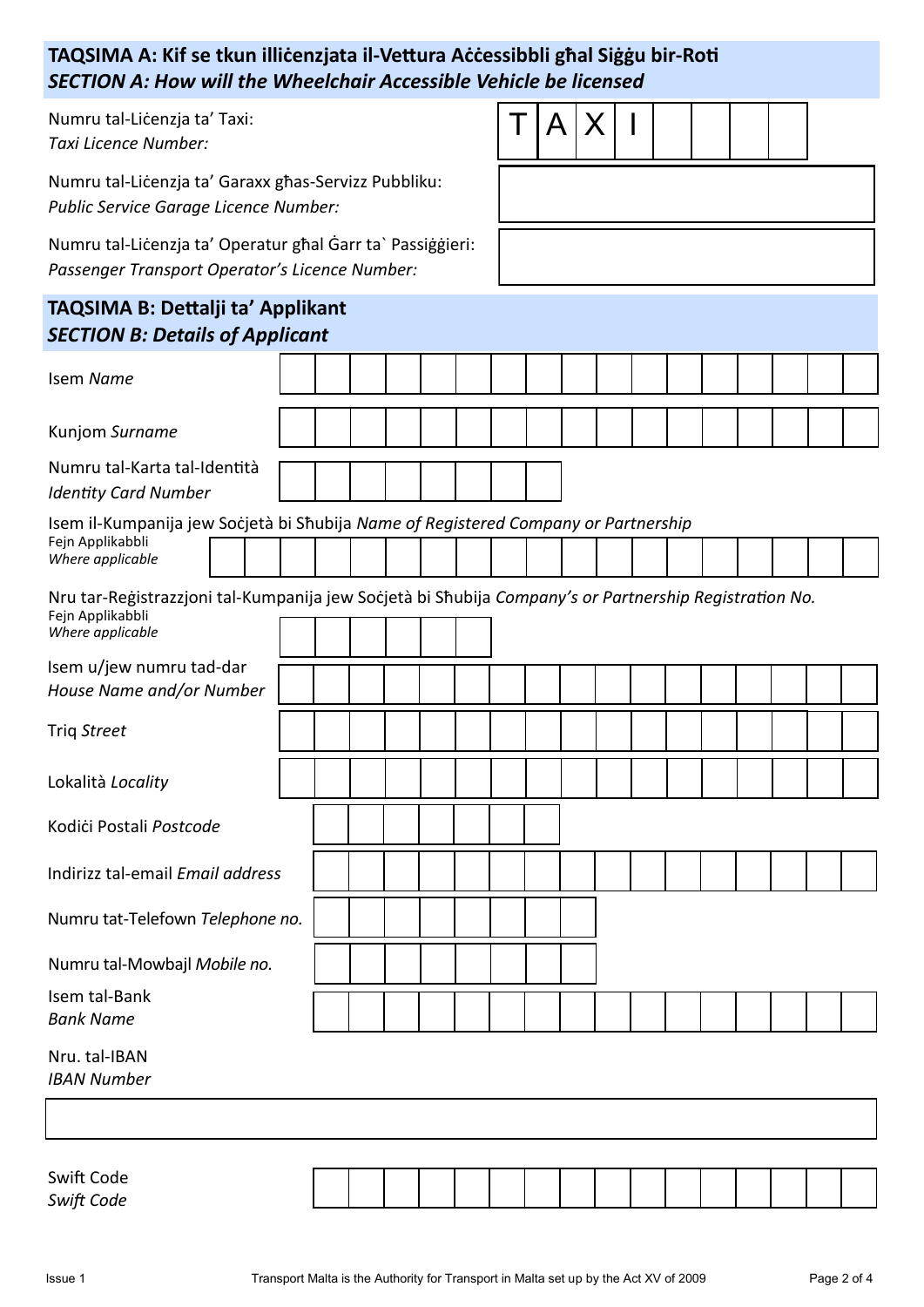## **TAQSIMA Ċ: Dettalji tal-Vettura li se tkun skrapjata** *SECTION C: Details of Vehicle to be scrapped*

| <b>SECTION C: Details of Vehicle to be scrapped</b>                                                                                                                                                                                                                                                                                                                                                                                                                                         |                                                                                                                                                                                  |  |  |  |  |  |  |  |  |  |  |  |  |  |  |  |
|---------------------------------------------------------------------------------------------------------------------------------------------------------------------------------------------------------------------------------------------------------------------------------------------------------------------------------------------------------------------------------------------------------------------------------------------------------------------------------------------|----------------------------------------------------------------------------------------------------------------------------------------------------------------------------------|--|--|--|--|--|--|--|--|--|--|--|--|--|--|--|
| Numru tar-Registrazzjoni<br>Registraztion NumberBrand                                                                                                                                                                                                                                                                                                                                                                                                                                       |                                                                                                                                                                                  |  |  |  |  |  |  |  |  |  |  |  |  |  |  |  |
| Tip Brand                                                                                                                                                                                                                                                                                                                                                                                                                                                                                   |                                                                                                                                                                                  |  |  |  |  |  |  |  |  |  |  |  |  |  |  |  |
| Mudell <i>Model</i>                                                                                                                                                                                                                                                                                                                                                                                                                                                                         |                                                                                                                                                                                  |  |  |  |  |  |  |  |  |  |  |  |  |  |  |  |
| Vetturi mneħħija mir-reģistrazzjoni li kienu bbenefikaw mid-dispożizzjonijiet ta' S.L.65.24 m'għandhomx ikunu eliģibbli għal din l-<br>iskema ta' skrappjar. Il-vettura trid tkun irreģistrata f'isem l-applikant qabel ma titneħħa mir-reģistrazzjoni.<br>Deregistered vehicles which had benefitted from the provisions of S.L.65.24 shall not be eligible for this scrappage scheme. The<br>scrapped vehicles MUST be registered on the applicant's name before the date of destruction. |                                                                                                                                                                                  |  |  |  |  |  |  |  |  |  |  |  |  |  |  |  |
|                                                                                                                                                                                                                                                                                                                                                                                                                                                                                             | TAQSIMA D: Deskrizzjoni tal-Vettura Accessibbli ghal Siggu bir-Roti, li trid tkun gdida<br><b>SECTION D: Description of the Wheelchair Accessible Vehicle, that shall be new</b> |  |  |  |  |  |  |  |  |  |  |  |  |  |  |  |
|                                                                                                                                                                                                                                                                                                                                                                                                                                                                                             |                                                                                                                                                                                  |  |  |  |  |  |  |  |  |  |  |  |  |  |  |  |
| Tip Brand                                                                                                                                                                                                                                                                                                                                                                                                                                                                                   |                                                                                                                                                                                  |  |  |  |  |  |  |  |  |  |  |  |  |  |  |  |
| Mudell Model                                                                                                                                                                                                                                                                                                                                                                                                                                                                                |                                                                                                                                                                                  |  |  |  |  |  |  |  |  |  |  |  |  |  |  |  |
| Il-vettura se tkun accessibbli ghal siggu bir-roti:<br>Mill-Fabbrika<br>Wara li tkun immodifikata<br>Vehicle will be wheelchair accessible :<br>From the factory<br>After being modified                                                                                                                                                                                                                                                                                                    |                                                                                                                                                                                  |  |  |  |  |  |  |  |  |  |  |  |  |  |  |  |
| Numru ta' sedili apparti dak tax-xufier:<br>B'Siggi bir-Roti<br>Minghajr Siggu bir-Roti<br>With a Wheelchair<br>Quantity of seats excluding the driver:<br>Without a Wheelchair                                                                                                                                                                                                                                                                                                             |                                                                                                                                                                                  |  |  |  |  |  |  |  |  |  |  |  |  |  |  |  |
|                                                                                                                                                                                                                                                                                                                                                                                                                                                                                             | Data meta l-vettura mistennija tasal Malta<br>I<br>Estimated date of vehicle's arrival in Malta                                                                                  |  |  |  |  |  |  |  |  |  |  |  |  |  |  |  |
| Il-post fejn se ssir il-modifika (jekk applikabbli)<br>Place where vehicle will be modified (if applicable)                                                                                                                                                                                                                                                                                                                                                                                 |                                                                                                                                                                                  |  |  |  |  |  |  |  |  |  |  |  |  |  |  |  |
| TAQSIMA E: Dokumentazzjoni bhala prova (fejn applikabbli)                                                                                                                                                                                                                                                                                                                                                                                                                                   |                                                                                                                                                                                  |  |  |  |  |  |  |  |  |  |  |  |  |  |  |  |
| <b>SECTION E: Supporting Documentation (where applicable)</b>                                                                                                                                                                                                                                                                                                                                                                                                                               |                                                                                                                                                                                  |  |  |  |  |  |  |  |  |  |  |  |  |  |  |  |
| Dettalji teknići tal-vettura<br>Vehicle's technical details                                                                                                                                                                                                                                                                                                                                                                                                                                 |                                                                                                                                                                                  |  |  |  |  |  |  |  |  |  |  |  |  |  |  |  |
| Karta tal-Identità tal-applikant, jew dokument validu ta' identifikazzjoni legali iehor<br>Applicant's Identity Card, or another valid legal identification document                                                                                                                                                                                                                                                                                                                        |                                                                                                                                                                                  |  |  |  |  |  |  |  |  |  |  |  |  |  |  |  |
| Proposta ta' modifika tal-vettura mħejjija u ffirmata minn Inginier b'warrant fl-inginerija mekkanika<br>A vehicle modification proposal prepared and signed by a warranted Mechanical Engineer                                                                                                                                                                                                                                                                                             |                                                                                                                                                                                  |  |  |  |  |  |  |  |  |  |  |  |  |  |  |  |
| Dikjarazzjoni dwar l-Ghajnuna tal-Istat VEH 71<br><b>State Aid Declaration VEH 71</b>                                                                                                                                                                                                                                                                                                                                                                                                       |                                                                                                                                                                                  |  |  |  |  |  |  |  |  |  |  |  |  |  |  |  |
| <b>TAQSIMA F: Dikjarazzjoni</b>                                                                                                                                                                                                                                                                                                                                                                                                                                                             |                                                                                                                                                                                  |  |  |  |  |  |  |  |  |  |  |  |  |  |  |  |
| <b>SECTION F: Declaration</b>                                                                                                                                                                                                                                                                                                                                                                                                                                                               |                                                                                                                                                                                  |  |  |  |  |  |  |  |  |  |  |  |  |  |  |  |

Jiena niddikjara li l-informazzjoni mogħtija f'din l-applikazzjoni hija korretta u vera, u li rrid napplika għal għotja finanzjarja taħt l-iskema għal vetturi aċċessibbli għal siġġu bir-roti bħala taxis jew bħala vetturi għall-kiri bix-xufier.

*I declare that the information given in this application is correct and true and that I intend to apply for a grant under the scheme for wheelchair accessible vehicles as taxis or vehicles to be hired with a driver.*

| Isem u Kunjom<br>Name & Surname                             |  |  |  |  |  |  |  |  |  |                 |  |  |  |           |  |  |  |
|-------------------------------------------------------------|--|--|--|--|--|--|--|--|--|-----------------|--|--|--|-----------|--|--|--|
| Numru tal-Karta tal-Identità<br><b>Identity Card Number</b> |  |  |  |  |  |  |  |  |  | Firma Signature |  |  |  |           |  |  |  |
|                                                             |  |  |  |  |  |  |  |  |  |                 |  |  |  | Data Date |  |  |  |